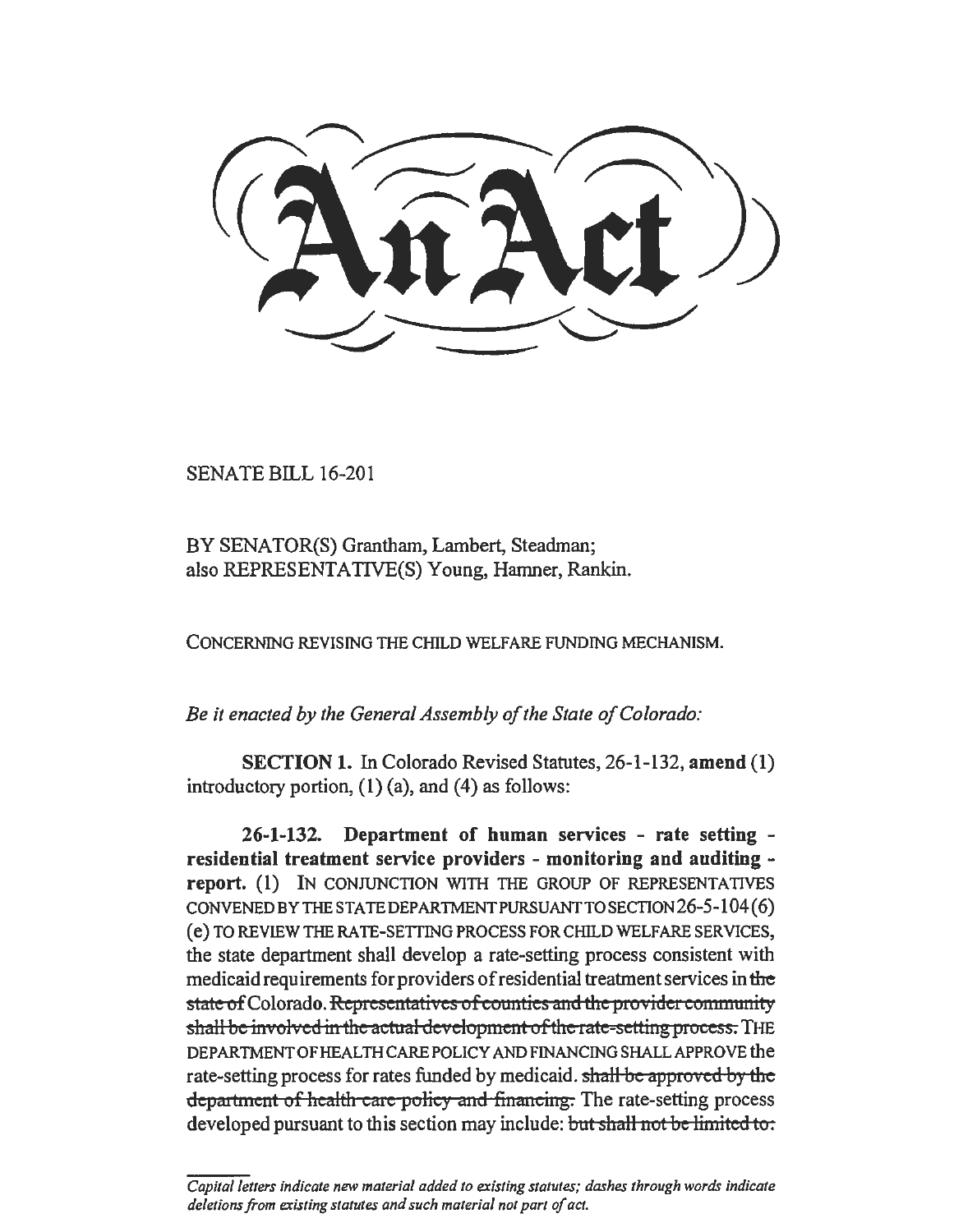(a) A range for reimbursement that represents a base-treatment rate for serving a child who is subject to out-of-home placement due to dependency and neglect, a child placed in a residential child care facility pursuant to the "Child Mental Health Treatment Act", article 67 of title 27, C.R.S., or a child who has been adjudicated a delinquent, which includes a defined service package to meet the needs of the child;

(4) (a) The state department, in conjunction with the counties and providers, shall submit an initial report to the joint budget committee of the general assembly on or before January 1,  $\frac{2008}{2017}$ , AND EVERY JANUARY 1 THEREAFTER. The report shall MUST include the rate-setting process and the implementation timeline developed pursuant to this section.

(b) The department of health care policy and financing and the state department, in consultation with the representatives of the counties and the provider community THE GROUP OF REPRESENTATIVES CONVENED BY THE STATEDEPARTMENTPURSUANTTOSECTION26-5-104(6)(e)TOREVIEWTHE RATE-SETTING PROCESS FOR CHILD WELFARE SERVICES, shall review the rate-setting process every two years and shall submit any changes to the joint budget committee of the general assembly.

SECTION 2. In Colorado Revised Statutes, 26-5-103.5, add (6) as follows:

26-5-103.5. Child welfare allocations committee- organization - advisory duties- allocations model. (6) ON OR BEFORE JUNE 15, 2017, THE CHILD WELFARE ALLOCATIONS COMMITTEE SHALL CONSIDER DEVELOPING AN ALLOCATIONS MODEL BASED ON THE RECOMMENDATIONS DEVELOPED PURSUANT TO SECTION 26-5-104 (9). NONE OF THE PROVISIONS OF SENA TE BILL 16-201, ENACTED IN 2016, SUPERSEDE OR INFRINGE ON THE STATUTORY AUTHORITY OF THE CHILD WELFARE ALLOCATIONS COMMITTEE.

SECTION 3. In Colorado Revised Statutes, 26-5-104, amend (6) (d) and  $(6.5)$ ; and  $add (6) (e)$  and  $(9)$  as follows:

26-5-104. Funding of child welfare services - rules - funding mechanism review. (6) County negotiations with providers. (d) By July 1, 2008, and by July 1 of each even-numbered year thereafter, the state department shall complete a review of the methodology by which counties

PAGE 2-SENATE BILL 16-201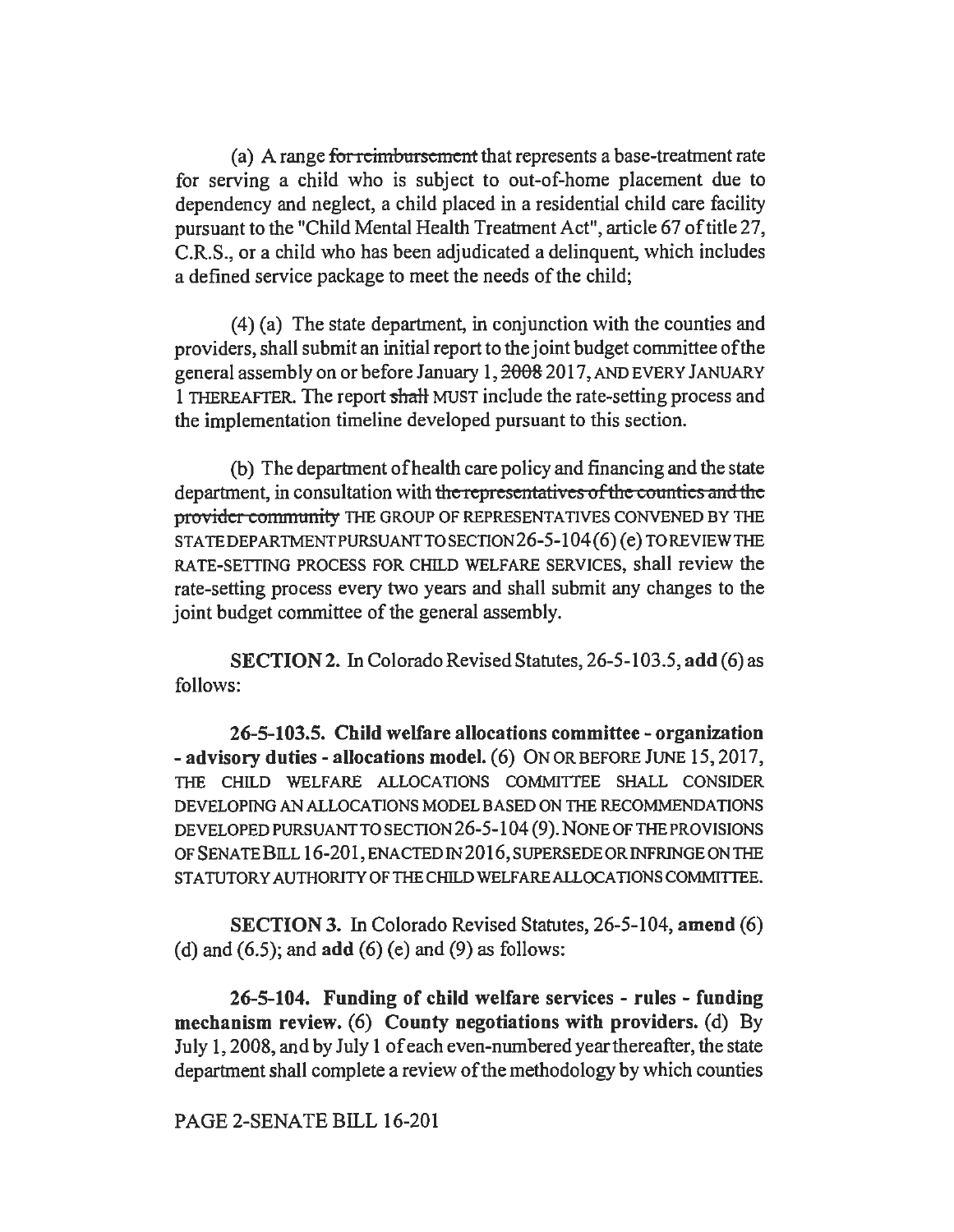negotiate rates, services, and outcomes with licensed providers. which THE methodology USED is governed by rules promulgated by the state department pursuant to paragraph (b) of this subsection (6). In preparing for and conducting the review, the state department shall invite and *accept*  the participation of representatives of the counties CONVENE A GROUP OF PERSONS REPRESENTING THE DIRECTORS OF COUNTY DEPARTMENTS OF HUMAN OR SOCIAL SERVICES and the provider community.

(e) ON OR BEFORE AUGUST 1, 2016, AS A CONTINUATION OF THE REVIEW CONDUCTED PURSUANT TO PARAGRAPH (d) OF THIS SUBSECTION (6) OF THE METHODOLOGY BY WHICH COUNTIES NEGOTIATE RA TES, SERVICES, AND OUTCOMES WITH LICENSED PROVIDERS, THE STATE DEPARTMENT SHALL CONVENE A GROUP OF REPRESENTATIVES FROM THE STATE DEPARTMENT, COUNTIES, TIIE PROVIDER COMMUNITY, AND THE JOINT BUDGET COMMITTEE TO REVIEW THE RA TE-SETTING PROCESS FOR PROVIDER COMPENSATION. ON OR BEFORE DECEMBER 15, 2016, THE GROUP SHALL PROVIDE THE JOINT BUDGET COMMITTEE AND THE CHILD WELFARE ALLOCATIONS COMMITTEE WITH A REPORT THAT RECOMMENDS WHETHER ANY CHANGES TO THE RATE-SETTING PROCESS FOR PROVIDER COMPENSATION ARE ADVISABLE AND, IF SO, THE RECOMMENDED PROCESS OR METHODOLOGY. THE GROUP IS NOT REQUIRED TO RECOMMEND CHANGES TO THE CURRENT RA TE-SETTING PROCESS IF IT DETERMINES THAT THE CURRENT RATE-SETTING PROCESS IS THE PREFERABLE OPTION.

(6.5) The state department shall analyze and evaluate expenditures as reported by child placement agencies each year and compare such expenditures to county expenditures for the provision of foster care services. The state department shall provide, at least on an annual basis, such analyses and comparisons to county departments AND THE JOINT BUDGET COMMITTEE.

(9) Child welfare funding review and restructure. (a) ON OR BEFORE AUGUST 1, 2016, THE CHILD WELFARE ALLOCATIONS COMMITTEE SHALL CONSIDER WHETHER A RESTRUCTURING OF CHILD WELFARE FUNDING POLICY WOULD BE ADVISABLE. THE CHILD WELFARE ALLOCATIONS COMMITTEE SHALL SOLICIT AND INCLUDE INPUT FROM ANY INTERESTED COUNTY COMMISSIONERS, DIRECTORS OF COUNTY DEPARTMENTS OF HUMAN OR SOCIAL SERVICES, COUNTY CHILD WELFARE DIRECTORS, COUNTY FINANCIAL OFFICERS, THE STATE DEPARTMENT, AND THE JOINT BUDGET COMMITTEE IN ITS CONSIDERATION OF CHILD WELFARE FUNDING

PAGE 3-SENATE BILL 16-201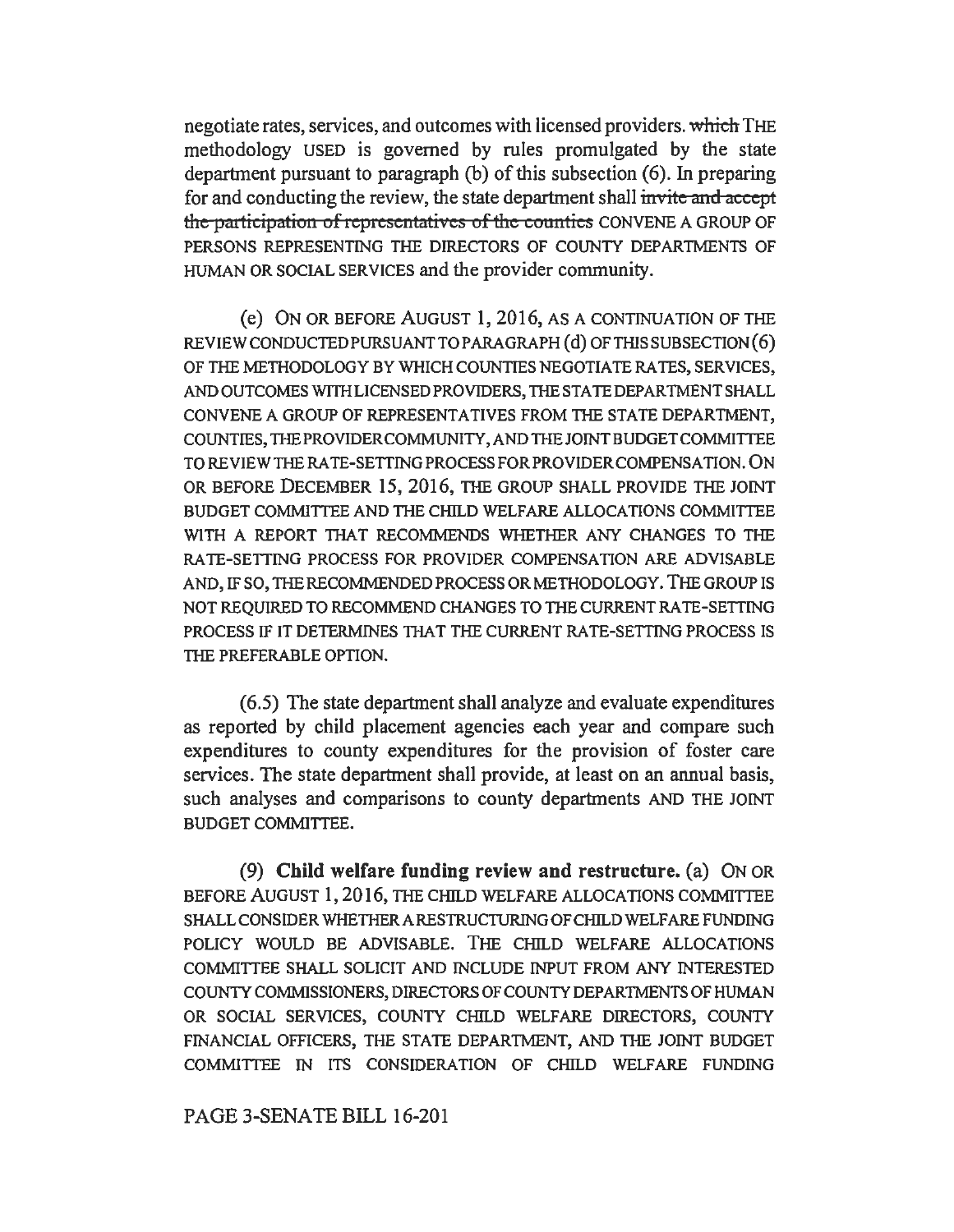RESTRUCTURING. ANY SUCH POLICY CHANGES MUST REFLECT FEDERAL AND STATE LAW, AS WELL AS CURRENT CHILD WELFARE PRACTICES.

(b) ON OR BEFORE DECEMBER 15, 2016, THE CHILD WELFARE ALLOCATIONS COMMITTEE SHALL PROVIDE THE JOINT BUDGET COMMITTEE WITH ITS FINDINGS AND ANY RECOMMENDATIONS FOR RESTRUCTURING CHILD WELFARE FUNDING. THE RECOMMENDATIONS MUST INCLUDE THE INPUT FROM STAKEHOLDERS AS PROVIDED FOR IN PARAGRAPH (a) OF THIS SUBSECTION (9), AND MAY INCLUDE STANDARDS FOR A NEW ALLOCATIONS MODEL FOR CHILD WELFARE FUNDING AND AN EVALUATION PROCESS. THE CHILD WELFARE ALLOCATIONS COMMITTEE IS NOT REQUIRED TO RECOMMEND CHANGES TO THE CURRENT CHILD WELFARE FUNDING STRUCTURE IF IT DETERMINES THAT THE CURRENT STRUCTURE IS THE PREFERABLE OPTION.

( c) THE CHILD WELFAREALLOCA TIONS COMMITTEE SHALL CONSIDER INPUT FROM STAKEHOLDERS AS PROVIDED FOR IN PARAGRAPH (a) OF THIS SUBSECTION (9) IN DISCUSSING:

(I) FUNDING FOR COUNTY LEVEL STAFF, SERVICES, CHILD WELFARE-RELATED OPERATIONAL EXPENSES, AND ADMINISTRATIVE AND SUPPORT FUNCTIONS;

(II) STRATEGIES THAT ENHANCE THE FLEXIBILITY FOR COUNTIES TO USE CHILD WELFARE FUNDING IN ACCORDANCE WITH STATE AND FEDERAL LAWS;

(III) STRATEGIES TO IMPROVE JOB ENRJCHMENT AND EMPLOYEE RETENTION;

(IV) THE IMPACT OF ANY RECOMMENDATION ON LOCAL SPENDING REQUIREMENTS;

(V) ANY STATUTORY CHANGES NECESSARY TO IMPLEMENT THE RECOMMENDATIONS; AND

(VI) ALLOCATIONS THAT SUPPORT CURRENT CHILD WELFARE PRACTICES.

(d) ON OR BEFORE JANUARY l, 2018, AND EACH JANUARY l

PAGE 4-SENATE BILL 16-201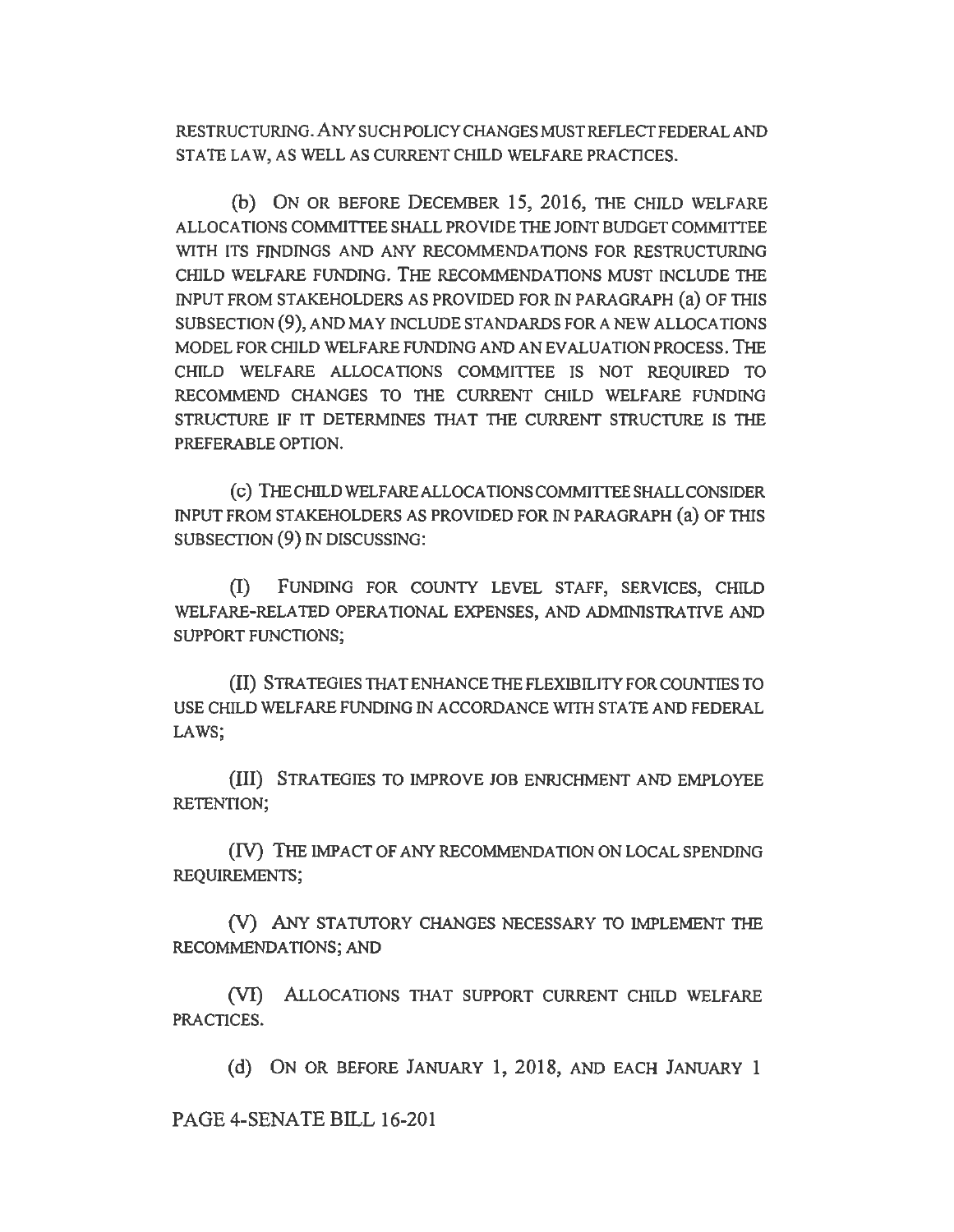TIIEREAFTER, THE CHILD WELFARE ALLOCATIONS COMMITTEE SHALL SUBMIT AN ANNUAL REPORT TO THE JOINT BUDGET COMMITTEE, THE PUBLIC HEALTH CARE AND HUMAN SERVICES COMMITTEE OF THE HOUSE OF REPRESENTATIVES, AND THE SENATE HEALTH AND HUMAN SERVICES COMMITIEE, OR ANY SUCCESSOR COMMITTEES. THE REPORT MUST INCLUDE THE RESULTS OF REGULAR ASSESSMENTS OF THE METHODS FOR THE EVALUATION OF AND REPORTING ON THE ALLOCATION, USE, SUFFICIENCY, AND EFFECTIVENESS OF FUNDING AND SERVICES FUNDED THROUGH LINE ITEMS FROM WHICH ALLOCATIONS ARE MADE TO COUNTIES.

SECTION 4. Safety clause. The general assembly hereby finds,